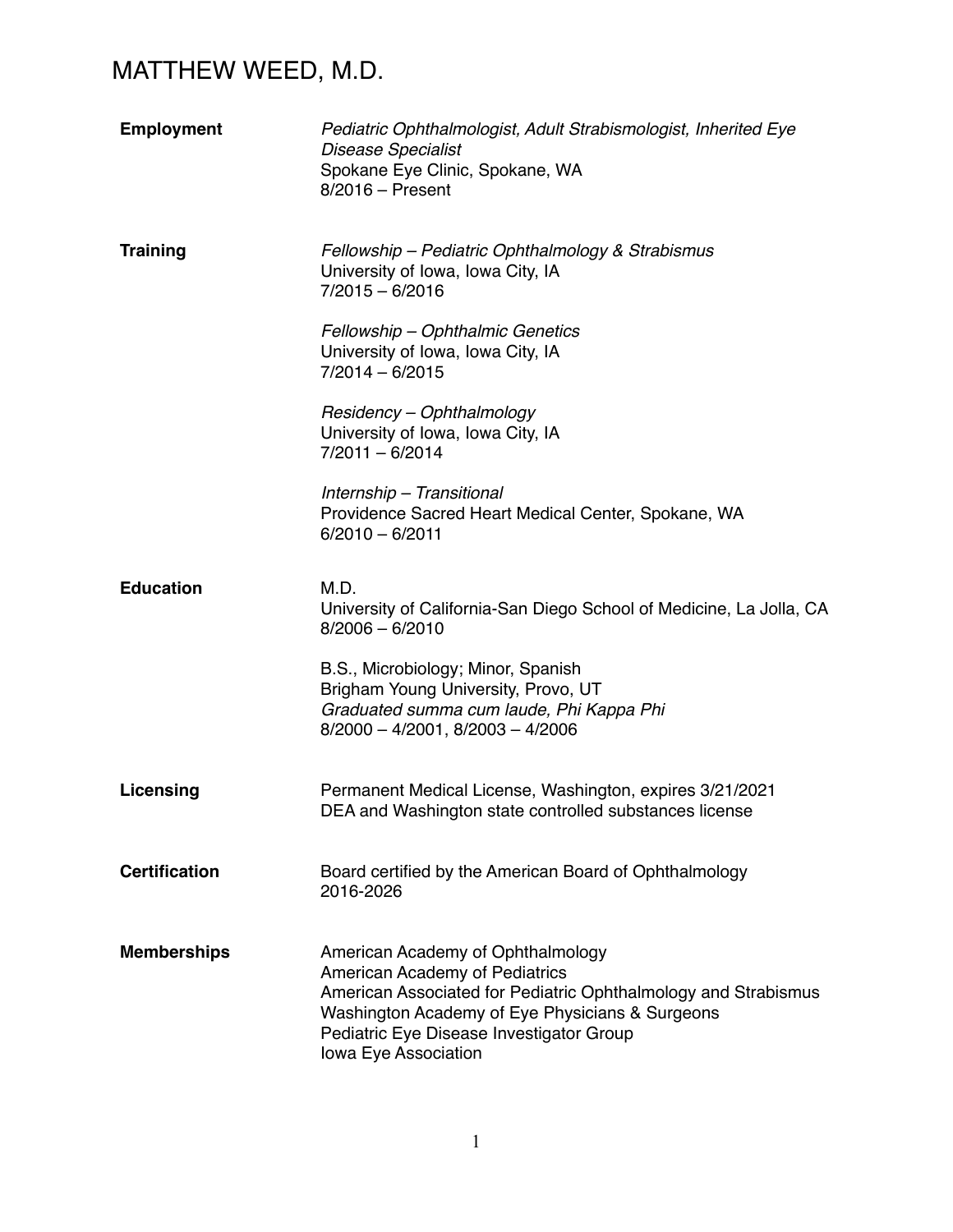| <b>Activities</b>                           | Board of Trustees, Washington Academy of Eye Physicians and<br>Surgeons, 2017-present<br>Invited Guest, Exam Development Meeting, American Board of<br>Ophthalmology, 2017.<br>Member, Alumni Council, University of Iowa Department of<br>Ophthalmology, 2015-present<br>Member, Department Online Presence Interest Group, University of<br>lowa Department of Ophthalmology, 2015-2016<br>Section Editor, Strabismus Surgery, Basic Techniques of<br>Ophthalmic Surgery, 2 <sup>nd</sup> ed, American Academy of<br>Ophthalmology, 2015<br>Member, UIHC Ophthalmology Residency Selection Committee,<br>2013<br>Assistant Developer, www.visionforkids.org, an online preschool<br>vision screen, 2013<br>Editorial Board Member, www.eyerounds.org, 2012-present<br>Advocacy Ambassador, American Academy of Ophthalmology Mid-<br>Year Forum, 2012<br>Medical Mission with Operation Smile to Amman, Jordan, 2007<br>President of BYU chapter of Operation Smile, 2005-2006<br>Missionary, The Church of Jesus Christ of Latter-day Saints, Costa |
|---------------------------------------------|--------------------------------------------------------------------------------------------------------------------------------------------------------------------------------------------------------------------------------------------------------------------------------------------------------------------------------------------------------------------------------------------------------------------------------------------------------------------------------------------------------------------------------------------------------------------------------------------------------------------------------------------------------------------------------------------------------------------------------------------------------------------------------------------------------------------------------------------------------------------------------------------------------------------------------------------------------------------------------------------------------------------------------------------------------|
| <b>Awards/Achievements</b>                  | Rica, 2001-2003<br>P.J. Leinfelder Award for Research Excellence, University of Iowa<br>Department of Ophthalmology & Visual Sciences, 2015<br>Excellence in Ophthalmology Award, UCSD School of Medicine,<br>2010<br>McGraw-Hill Outstanding Student Award, UCSD School of<br>Medicine, 2007<br>Regents Scholar, UCSD School of Medicine, 2006-2010<br>College valedictorian and commencement speaker, BYU, 2006<br>Operation Smile Be Someone Student Achievement Award, 2006<br>Gordon B. Hinckley Presidential Scholar, Brigham Young<br>University, 2000-2006<br>National Merit Scholar, 2000<br>Perfect score, 1600/1600, SAT I, 1999<br>Eagle Scout, 1997                                                                                                                                                                                                                                                                                                                                                                                       |
| <b>Peer-Reviewed</b><br><b>Publications</b> | Cho DY, Evans KN, Weed MC, Lee A, & Susarla SM. (2020).<br>Bilateral squamosal suture craniosynostosis presenting with<br>abducens nerve palsy and severe papilledema. World Neurosurg,<br>138, 344-348.<br>Rashad R, Weed MC, Quinn N, & Chen VM. (2019). Extended<br>wear bandage contact lenses decrease pain and preserve vision in<br>patients with epidermolysis bullosa: case series and review of<br>literature. Ocul Immunol Inflamm, 15, 1-5.                                                                                                                                                                                                                                                                                                                                                                                                                                                                                                                                                                                                |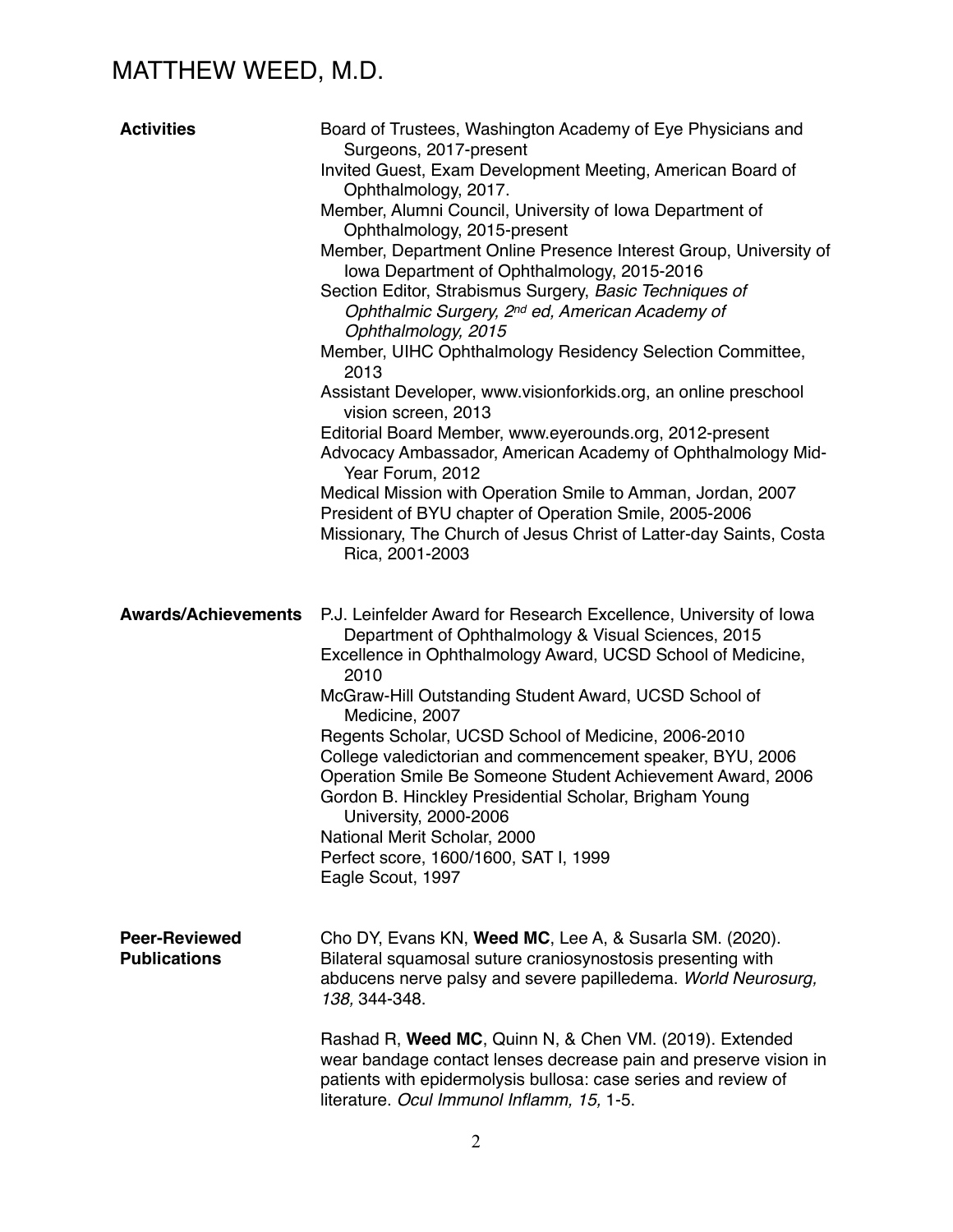| <b>Peer-Reviewed</b><br><b>Publications, cont.</b> | Weed M, Almeida D, Chin E, & Stone E. (2016). Distinguishing<br>optic pathway glioma and retinitis pigmentosa with visual field<br>testing. Can J Ophthalmol, 51, e92-e94.                                                                                                                                                                                                                 |
|----------------------------------------------------|--------------------------------------------------------------------------------------------------------------------------------------------------------------------------------------------------------------------------------------------------------------------------------------------------------------------------------------------------------------------------------------------|
|                                                    | DeLuca AP, Whitmore S, Barnes J, Sharma TP, Westfall TA, Scott<br>CA, Weed MC, Wiley JS, Wiley LA, Johnston RM, SChnieders MJ,<br>Lentz SR, Tucker BA, Mullins RF, Scheetz TE, Stone EM, &<br>Slusarski DC. (2016). Hypomorphic mutations in TRNT1 cause<br>retinitis pigmentosa with erythrocytic microcytosis. Hum Mol,<br>Genet, 25(1), 44-56.                                          |
|                                                    | DeLuca A, Weed M, Haas C, Halder J, & Stone E. (2015). Apparent<br>Usher syndrome caused by the combination of BBS1-associated<br>retinitis pigmentosa and SLC26A4-associated deafness. JAMA<br>Ophthalmol, 133(8), 967-968.                                                                                                                                                               |
|                                                    | Airmet K, Hinckley J, Tree L, Moss M, Blumell S, Ulicny K,<br>Gustafson A, Weed M, Theodosis R, Lehnardt M, Genho J,<br>Stevens M, & Kooyman D. (2012). Construction of a llama bacterial<br>artificial chromosome library with approximately 9-fold genome<br>equivalent coverage. J Biomed Biotechnol, Epub 2012 Jun 28.                                                                 |
|                                                    | Chen Y, Zheng J, Zhao C, Wang K, Trood E, Buehler J, Weed M,<br>Kasuga D, Bernstein PS, Hughes G, Fu V, Chin J, Lee C, Crocker<br>M, Bedell M, Salasar F, Yang Z, Goldbaum M, Ferreyra H, Freeman<br>WR, Kozak I, & Zhang K. (2011). Assessing susceptibility to age-<br>related macular degeneration with genetic markers and<br>environmental factors. Arch Ophthalmol, 129(3), 344-351. |
|                                                    | Ruckstuhl H, Kho J, Weed M, Wilkinson M, & Hargens A. (2009).<br>Comparing two devices of supported treadmill walking by varying<br>body unloading and Froude number in healthy volunteers. Gait &<br>Posture, 30(4), 446-451.                                                                                                                                                             |
| <b>Electronic</b><br><b>Publications</b>           | Weed M, Larson S. Introduction to Part IV. In: Hausheer JR, ed.<br>Basic Techniques of Ophthalmic Surgery, 2 <sup>nd</sup> ed. San Francisco:<br>American Academy of Ophthalmology; 2015.                                                                                                                                                                                                  |
|                                                    | Weed M, Larson S. "Management of amblyopia: Discussing options<br>for treatment in the age of the internet." EyeRounds.org. Posted<br>Sep 9, 2013.                                                                                                                                                                                                                                         |
|                                                    | Weed M, Longmuir R, & Thurtell M. "Pituitary adenoma causing<br>compression of the optic chiasm: 49-year-old white female with<br>painless progressive vision loss." EyeRounds.org. Posted Sep 9,<br>2013.                                                                                                                                                                                 |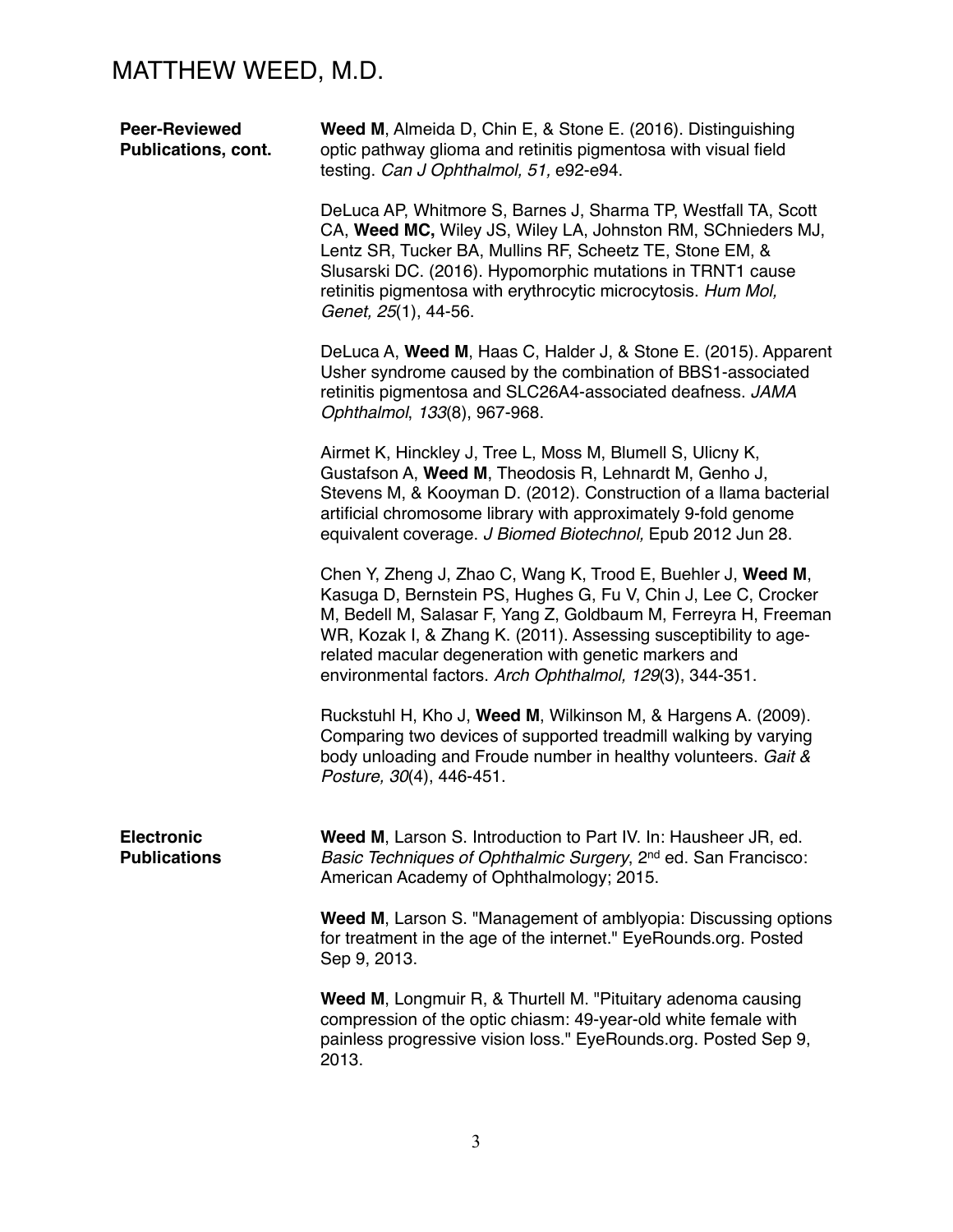| <b>Electronic</b><br>Publications, cont.  | Weed M, Rogers G, Kitzmann A, Goins K, & Wagoner M. "Vision<br>loss after contact lens-related pseudomonas keratitis."<br>EyeRounds.org. Posted June 24, 2013.                                                                                        |
|-------------------------------------------|-------------------------------------------------------------------------------------------------------------------------------------------------------------------------------------------------------------------------------------------------------|
|                                           | Weed M, Johnson AT, & Thurtell M. "Ocular syphilis presenting with<br>posterior subcapsular cataract and optic disc edema: 30-year-old<br>female with progressive bilateral vision loss." EyeRounds.org.<br>Posted Oct 10, 2012.                      |
|                                           | Weed M, Syed N. "Perioperative corneal abrasions: Systems-<br>based review and analysis." EyeRounds.org. Posted July 11, 2012.                                                                                                                        |
| <b>Invited Lectures</b>                   | "Pediatric Vision Screening for the School Nurse." North Central<br>ESD meeting. Wenatchee, WA. March 22, 2017.                                                                                                                                       |
|                                           | "Pediatric Inherited Eye Diseases: Clinical Mini-Cases." Optometric<br>Physicians of Washington annual meeting. Spokane, WA. March<br>11, 2017.                                                                                                       |
|                                           | "Treating the Untreatable: Dramatic Advances in Pediatric Inherited<br>Eye Disease." Pediatric grand rounds, Providence Sacred Heart<br>Medical Center. Spokane, WA. October 26, 2016.                                                                |
|                                           | "Pediatric Eye Emergencies for the School Nurse." NEW ESD 101<br>meeting. Spokane, WA. September 28, 2016,                                                                                                                                            |
| <b>Conference</b><br><b>Presentations</b> | "Long Term Outcomes of Surgical Treatment for Large-Angle<br>Esotropia in Children." Oral paper presentation for the 2016<br>American Association for Pediatric Ophthalmology and Strabismus<br>(AAPOS) annual meeting. Vancouver, BC. April 9, 2016. |
|                                           | "Brown Syndrome Outcomes at the University of Iowa Hospitals<br>and Clinics: A Forty-Year Retrospective Analysis. Midwest Pediatric<br>Ophthalmology Symposium. Omaha, NE. March 18, 2016.                                                            |
|                                           | "Genetic Testing for Congenital Cataracts." Midwest Pediatric<br>Ophthalmology Symposium. Omaha, NE. March 18, 2016.                                                                                                                                  |
|                                           | "Genetic Testing for Congenital Cataracts." American Academy of<br>Ophthalmology (AAO) annual meeting, general session. Las<br>Vegas, NV. November 16, 2015.                                                                                          |
|                                           | "Genetic Testing for Congenital Cataract." Iowa Eye Association<br>annual meeting. Iowa City, IA. June 5, 2015.                                                                                                                                       |
|                                           | "Genetic Testing for Congenital Cataract." University of Iowa<br>Ophthalmology Research Day. May 15, 2015.                                                                                                                                            |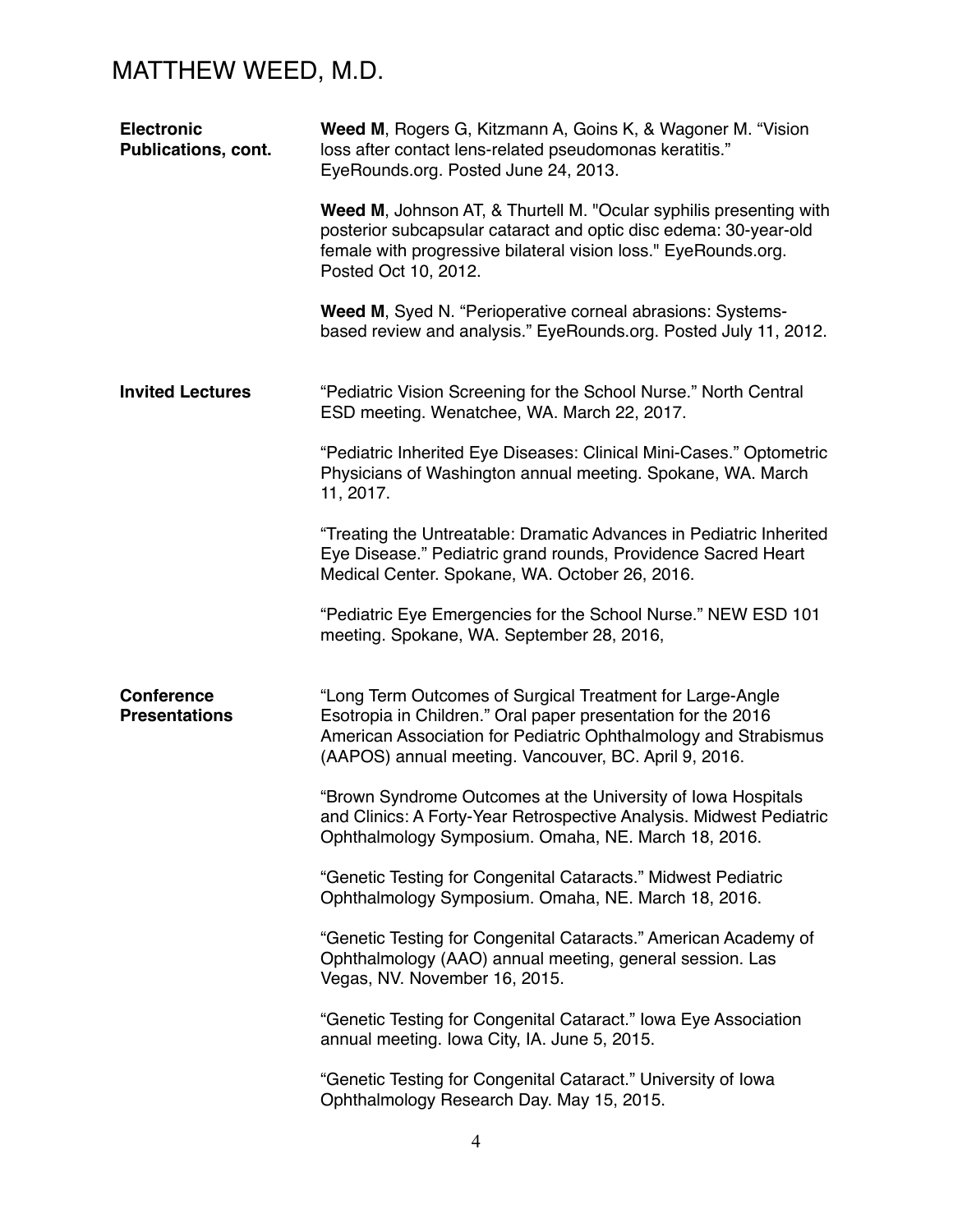| <b>Conference</b><br>Presentations, cont. | "Genetic Testing for Congenital Cataracts." Weed M, Lambert S,<br>Larson S, Olson R, DeLuca A, Andorf J, Stone E, Drack A. Oral<br>paper presentation for the 2015 American Association for Pediatric<br>Ophthalmology and Strabismus (AAPOS) Annual Meeting. New<br>Orleans, LA. March 28, 2015. |
|-------------------------------------------|---------------------------------------------------------------------------------------------------------------------------------------------------------------------------------------------------------------------------------------------------------------------------------------------------|
|                                           | "Genetic Testing in Congenital Cataracts." Ophthalmic Genetics<br>Study Club Annual Meeting. Chicago, IL. October 17, 2014.                                                                                                                                                                       |
|                                           | "Brown Syndrome Outcomes at the University of Iowa Hospitals<br>and Clinics: A Forty-Year Retrospective Analysis. University of Iowa<br>Ophthalmology Research Day. April 26, 2014.                                                                                                               |
|                                           | "Visual Loss After Contact Lens-Related Pseudomonas Keratitis."<br>University of Iowa Ophthalmology Research Day. May 17, 2013.                                                                                                                                                                   |
|                                           | "Outcomes of Treatment of Pseudomonas Keratitis at the University<br>of Iowa Hospitals and Clinics: A Five-Year Retrospective Analysis."<br>University of Iowa Ophthalmology Research Day. April 20, 2012.                                                                                        |
|                                           | Seventeen separate presentations, various topics. University of<br>lowa Ophthalmology Grand Rounds. 2011-2015.                                                                                                                                                                                    |
| <b>Clinical Research</b>                  | CHAMP: Study of NVK-002 in Children with Myopia.<br>ClinicalTrials.gov Identifier: NCT03350620                                                                                                                                                                                                    |
|                                           | Cerebrotendinous Xanthomatosis (CTX) Prevalence Study.<br>ClinicalTrials.gov Identifier: NCT02638220.                                                                                                                                                                                             |
|                                           | ATS20 - Binocular Dig Rush Game Treatment for Amblyopia.<br>ClinicalTrials.gov Identifier: NCT02983552                                                                                                                                                                                            |
|                                           | HTS1 - Glasses versus Observation for Moderate Hyperopia in<br>Young Children. ClinicalTrials.gov Identifier: NCT01515475                                                                                                                                                                         |
| <b>References</b>                         | Keith D. Carter, M.D.<br><b>Chairman and Head</b><br>University of Iowa Department of Ophthalmology & Visual Sciences<br>keith-carter@uiowa.edu, (319) 356-2867                                                                                                                                   |
|                                           | Scott A. Larson, M.D.<br>Fellowship Director, Pediatric Ophthalmology and Strabismus<br>University of Iowa Department of Ophthalmology & Visual Sciences<br>scott-a-larson@uiowa.edu, (319) 356-0382                                                                                              |